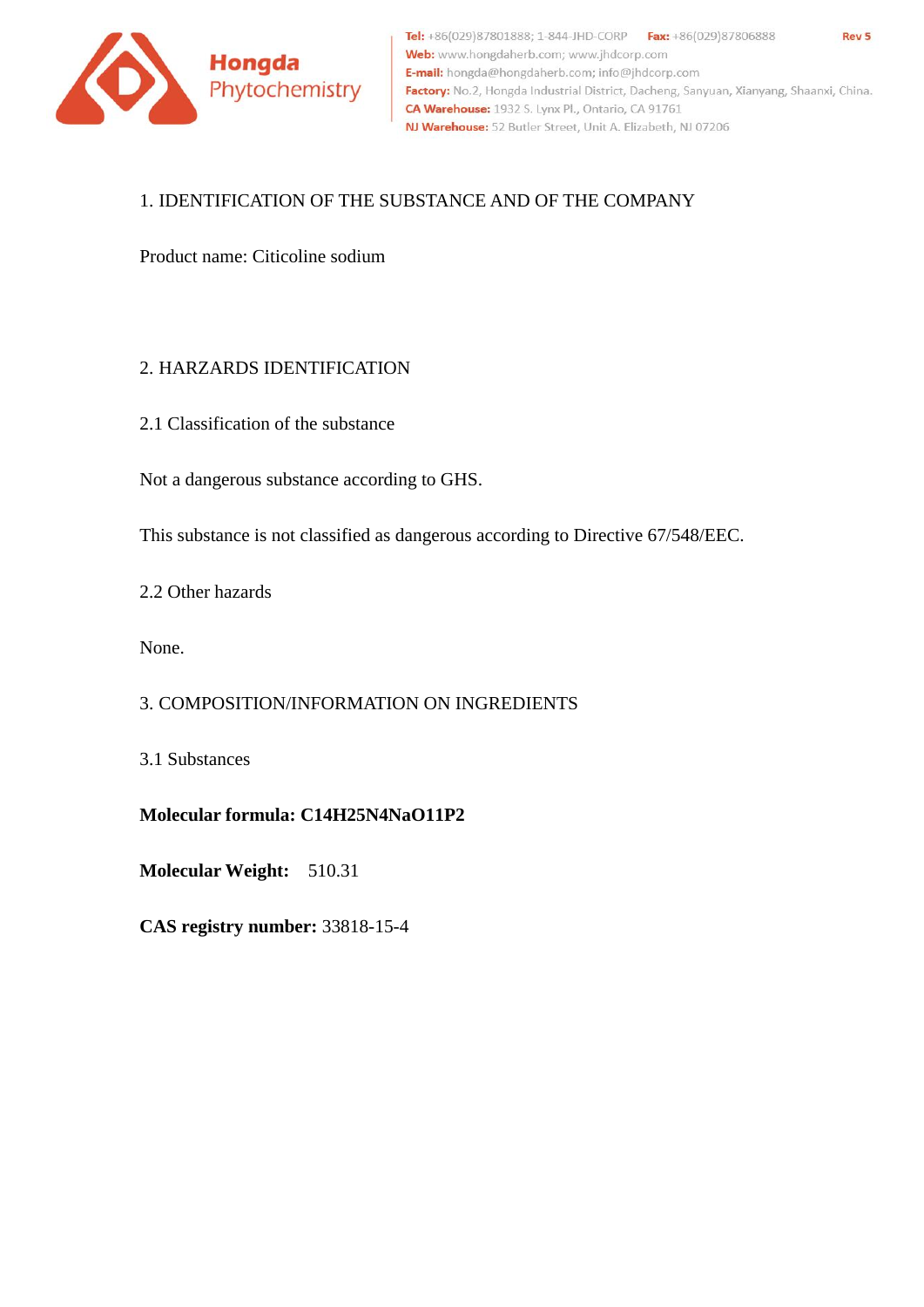

Tel: +86(029)87801888; 1-844-JHD-CORP Fax: +86(029)87806888 Rev<sub>5</sub> Web: www.hongdaherb.com; www.jhdcorp.com E-mail: hongda@hongdaherb.com; info@jhdcorp.com Factory: No.2, Hongda Industrial District, Dacheng, Sanyuan, Xianyang, Shaanxi, China. CA Warehouse: 1932 S. Lynx Pl., Ontario, CA 91761 NJ Warehouse: 52 Butler Street, Unit A. Elizabeth, NJ 07206

EC-NO. 251-689-1

# 4. FIRST AID MEASURES

4.1 Description of first aid measures

If inhaled

If breathed in, move person into fresh air. If not breathing, give artificial respiration.

In case of skin contact

Wash off with soap and plenty of water.

In case of eye contact

Flush eyes with water as a precaution.

If swallowed

Never give anything by mouth to an unconscious person. Rinse mouth with water.

4.2 Most important symptoms and effects, both acute and delayed

To the best of our knowledge, the chemical, physical, and toxicological properties have not been thoroughly investigated.

4.3 Indication of immediate medical attention and special treatment needed

No data available

### 5. FIRE-FIGHTING MEASURES

5.1 Extinguishing media Suitable extinguishing media

Use water spray, alcohol-resistant foam, dry chemical or carbon dioxide.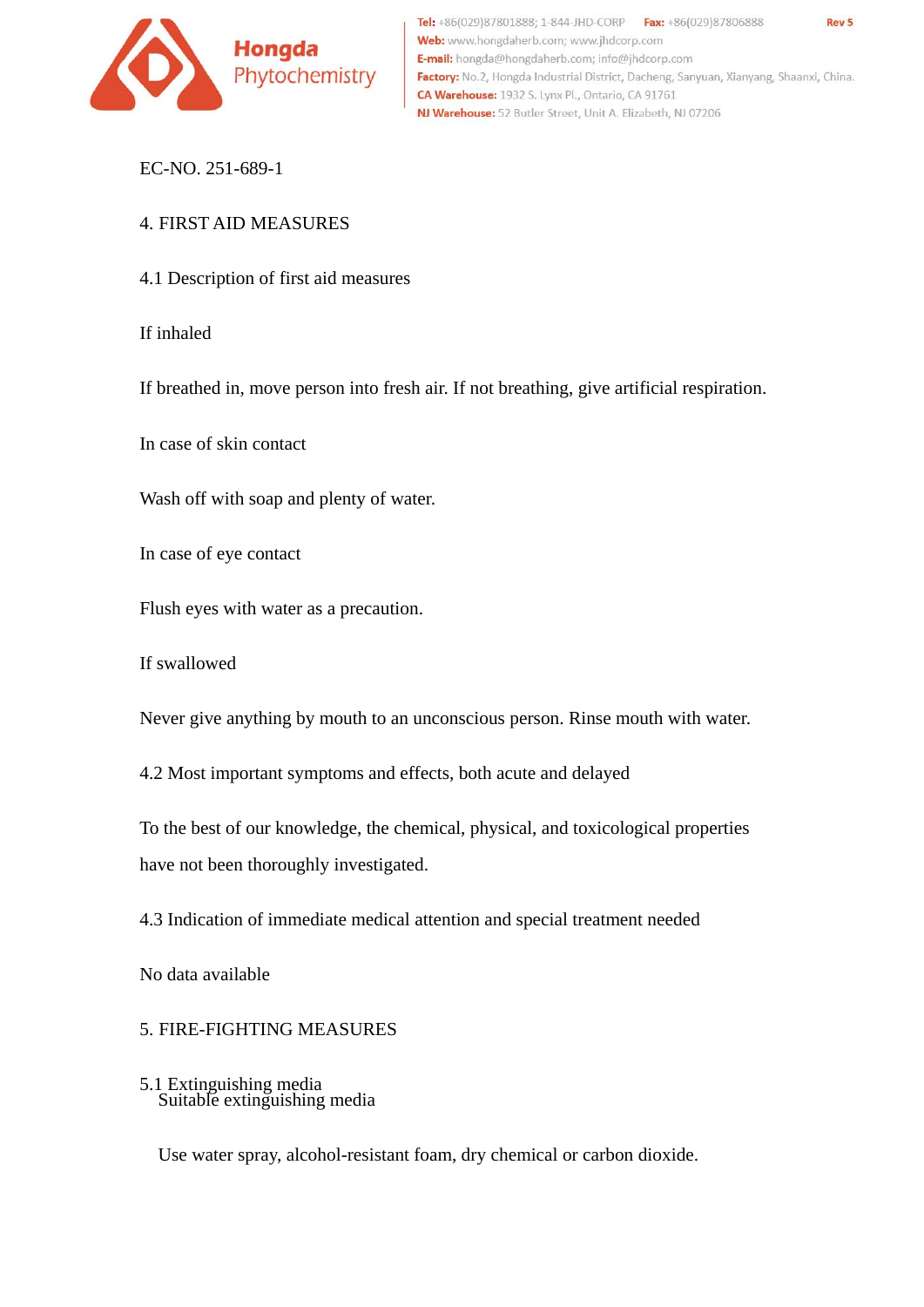

5.2 Special hazards arising from the substance or mixture

Carbon oxides, nitrogen oxides (NOx), Oxides of phosphorus, sodium oxides.

5.3 Precautions for fire-fighters

Wear self contained breathing apparatus for fire fighting if necessary.

5.4 Further information

No data available.

- 6. ACCIDENTAL RELEASE MEASURES
- 6.1 Personal precautions, protective equipment and emergency procedures

Avoid dust formation. Avoid breathing vapours, mist or gas.

6.2 Environmental precautions

Do not let product enter drains.

6.3 Methods and materials for containment and cleaning up

Sweep up and shovel. Keep in suitable, closed containers for disposal.

6.4 Reference to other sections

For disposal see section 13.

# 7. HANDLING AND STORAGE

7.1 Precautions for safe handling

 Provide appropriate exhaust ventilation at places where dust is formed. Normal measures for preventive fire protection.

7.2 Conditions for safe storage, including any incompatibilities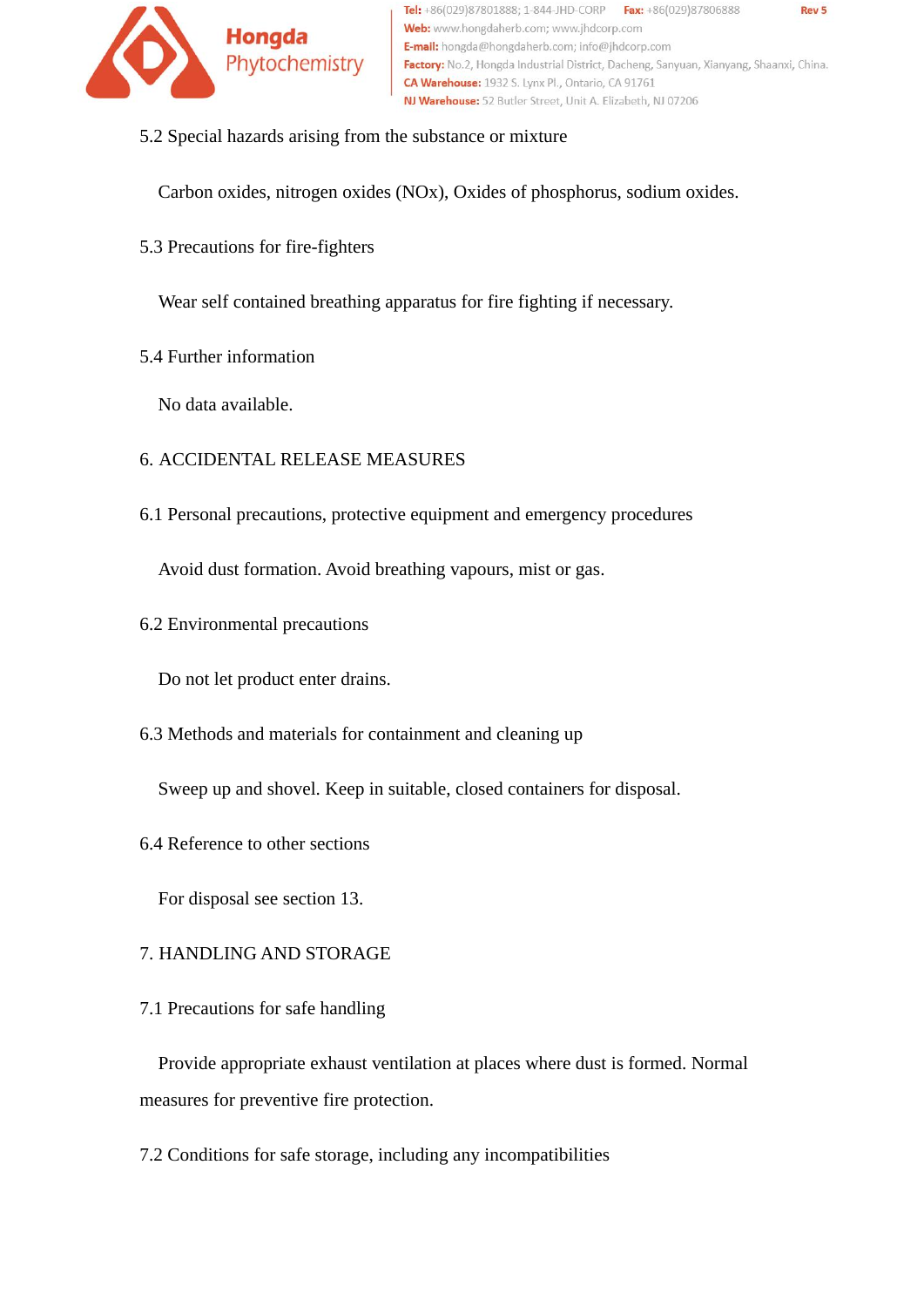

Tel: +86(029)87801888; 1-844-JHD-CORP Fax: +86(029)87806888 Rev<sub>5</sub> Web: www.hongdaherb.com; www.jhdcorp.com E-mail: hongda@hongdaherb.com; info@jhdcorp.com Factory: No.2, Hongda Industrial District, Dacheng, Sanyuan, Xianyang, Shaanxi, China. CA Warehouse: 1932 S. Lynx Pl., Ontario, CA 91761 NJ Warehouse: 52 Butler Street, Unit A. Elizabeth, NJ 07206

Store in cool place. Keep container tightly closed in a dry and well-ventilated place.

7.3 Specific end uses

No data available.

# 8. EXPOSURE CONTROLS/PERSONAL PROTECTION

8.1 Control parameters

Components with workplace control parameters.

8.2 Exposure controls

Appropriate engineering controls.

General industrial hygiene practice.

Personal protective equipment

Eye/face protection

 Use equipment for eye protection tested and approved under appropriate government standards such as NIOSH (US) or EN 166 (EU).

# Skin Protection

Handle with gloves. Gloves must be inspected prior to use. Use proper glove removal technique to avoid skin contact with this product. Dispose of contaminated gloves after use in accordance with applicable laws and good laboratory practices. Wash and dry hands.

The selected protective gloves have to satisfy the specifications of EU Directive 89/686/EEC and the standard EN 374 derived from it.

### Body Protection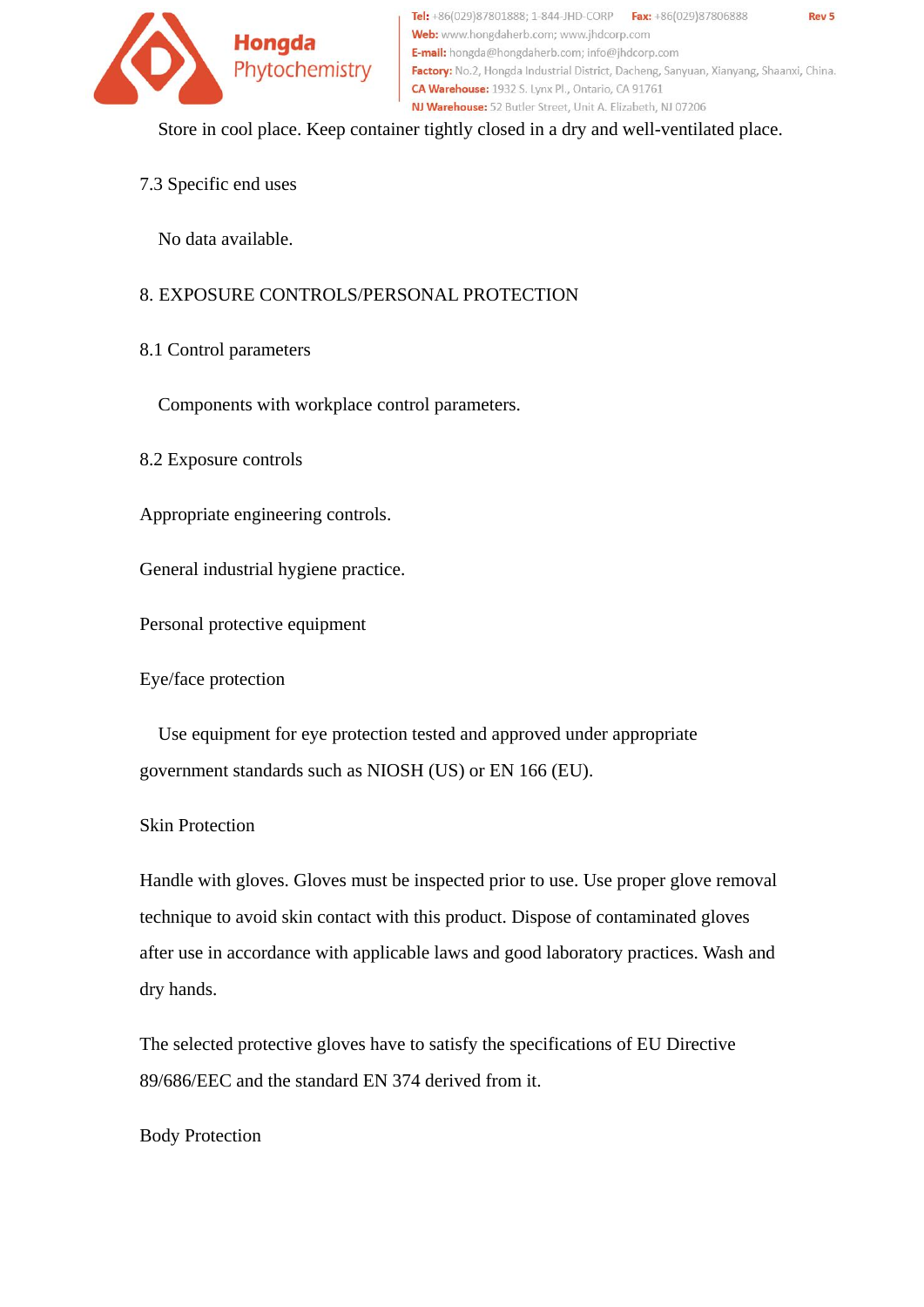

Tel: +86(029)87801888; 1-844-JHD-CORP Fax: +86(029)87806888 Web: www.hongdaherb.com; www.jhdcorp.com **E-mail:** hongda@hongdaherb.com; info@jhdcorp.com Factory: No.2, Hongda Industrial District, Dacheng, Sanyuan, Xianyang, Shaanxi, China. CA Warehouse: 1932 S. Lynx Pl., Ontario, CA 91761 NJ Warehouse: 52 Butler Street, Unit A. Elizabeth, NJ 07206

Choose body protection in relation to its type, to the concentration and amount of dangerous substances, and to the specific work-place., The type of protective equipment must be selected according to the concentration and amount of the dangerous substance at the specific workplace.

### Respiratory protection

Respiratory protection is not required. Where protection from nuisance levels of dusts are desired, use type N95 (US) or type P1 (EN 143) dust masks. Use respirators and components tested and approved under appropriate government standards such as NIOSH (US) or CEN (EU).

# 9. PHYSICAL AND CHEMICAL PROPERTIES

### **Appearance**

A white granules or crystalline powder, odorless

### **Solubility**

Soluble in water, and dissoluble in ethanol, acetone and chloroform.

### 10. STABILITY AND REACTIVITY

- 10.1 Reactivity no data available
- 10.2 chemical stability stable
- 10.3 Possibility of hazardous reactions no data available
- 10.4 Conditions to avoid, Avoid light and moisture
- 10.5 Incompatible materials Strong oxidizing agents
- 10.6 Hazardous decomposition products

Other decomposition products-no data available.

Rev<sub>5</sub>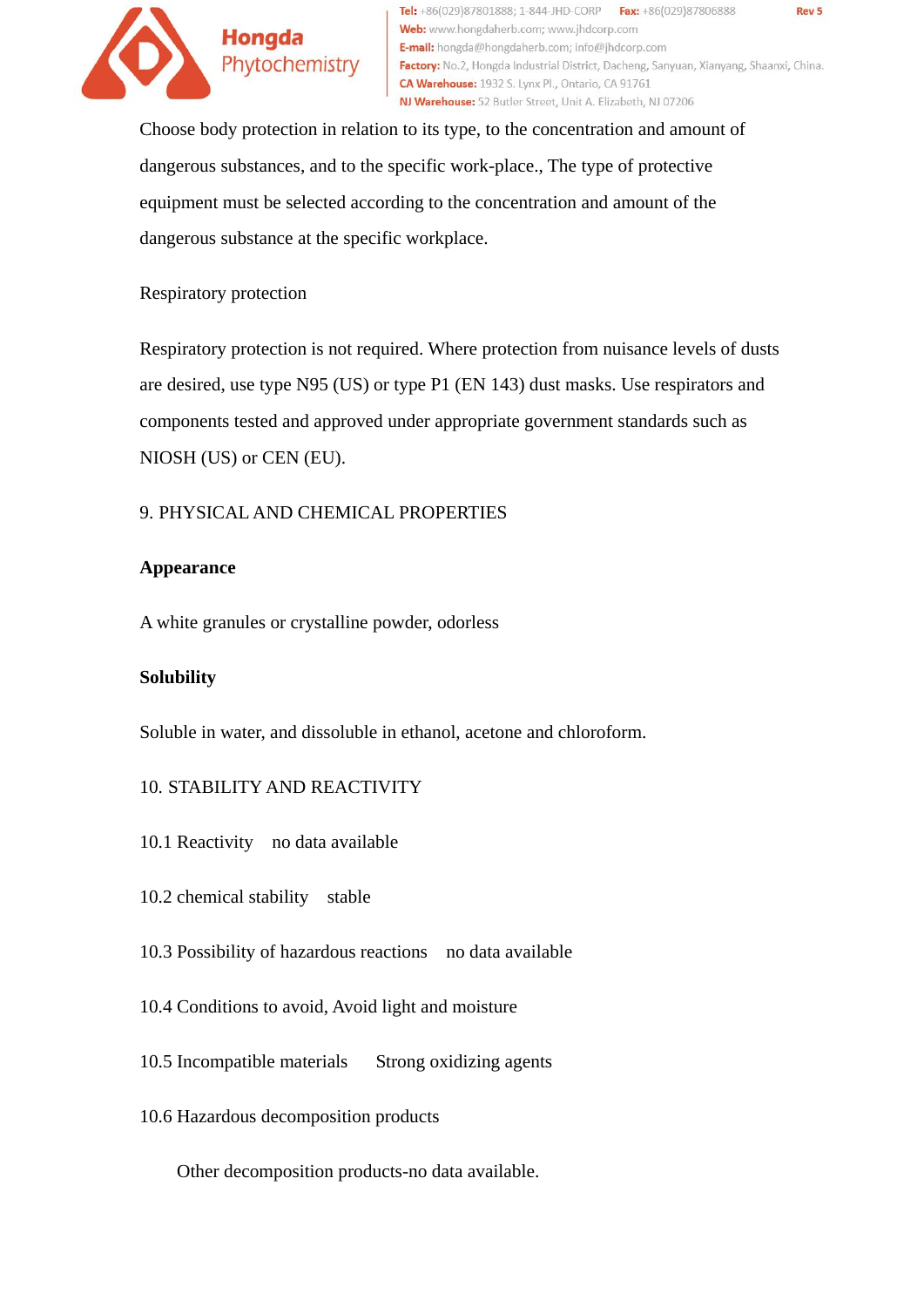

Tel: +86(029)87801888; 1-844-JHD-CORP Fax: +86(029)87806888 Web: www.hongdaherb.com; www.jhdcorp.com E-mail: hongda@hongdaherb.com; info@jhdcorp.com Factory: No.2, Hongda Industrial District, Dacheng, Sanyuan, Xianyang, Shaanxi, China. CA Warehouse: 1932 S. Lynx Pl., Ontario, CA 91761 NJ Warehouse: 52 Butler Street, Unit A. Elizabeth, NJ 07206

### 11. TOXICOLOGICAL INFORMATION

11.1 Information on toxicological effects

Acute toxicity no data availble

Skin corrosion/irritation no data available

Serious eye damage/eye irritation no data available

Respiratory or skin sensitization no data availble

Respiratory or skin sensitization no data available

Carcinogenicity

IARC: No component of this product present at levels greater than or equal to 0.1% is identified as probable, possible or confirmed human carcinogen by IARC.

Reproductive toxicity no data available

Specific target organ toxicity- single exposure no data available

Specific target organ toxicity-repeated exposure no data available

Aspiration hazard: no data available

Potential health effects

Inhalation May be harmful if inhaled. May cause respiratory tract irritation.

Ingestion May be harmful if swallowed.

Skin May be harmful if absorbed through skin. May cause skin irritation.

Eyes May cause eye irritation.

Signs and symptoms of exposure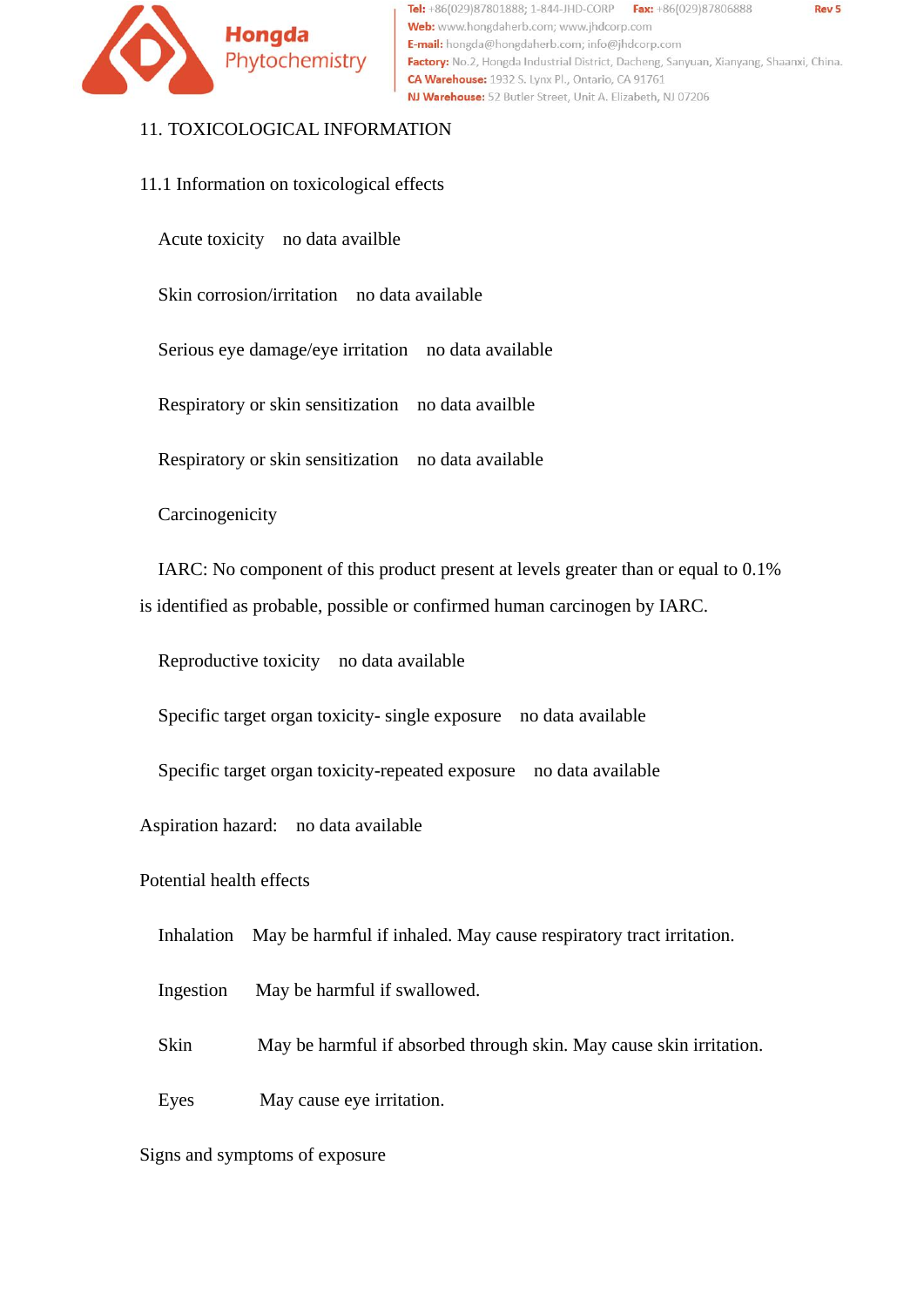

Tel: +86(029)87801888; 1-844-JHD-CORP Fax: +86(029)87806888 Rev<sub>5</sub> Web: www.hongdaherb.com; www.ihdcorp.com E-mail: hongda@hongdaherb.com; info@jhdcorp.com Factory: No.2, Hongda Industrial District, Dacheng, Sanyuan, Xianyang, Shaanxi, China. CA Warehouse: 1932 S. Lynx Pl., Ontario, CA 91761 NJ Warehouse: 52 Butler Street, Unit A. Elizabeth, NJ 07206

To the best of our knowledge, the chemical, physical, and toxicological properties have not been thoroughly investigated.

Additional Information RTECS: Not available

# 12. ECOLOGICAL INFORMATION

- 12.1 Toxicity no data available
- 12.2 Persistence and degradability no data available
- 12.3 Bioaccumulative potential no data available
- 12.4 Mobility in soil no data available
- 12.5 Results of PBT and vPvB assessment no data available
- 12.6 Other adverse effects no data available

# 13. DISPOSAL CONSIDERATIONS

13.1 Waste treatment methods

# Product

Offer surplus and non-recyclable solutions to a licensed disposal company.

Contaminated packaging Dispose of as unused product.

# 14. TRANSPORT INFORMATION

14.1 UN-Number

ADR/RID: - IMDG:- IATA:-

14.2 UN proper shipping name

ADR/RID: Not dangerous goods